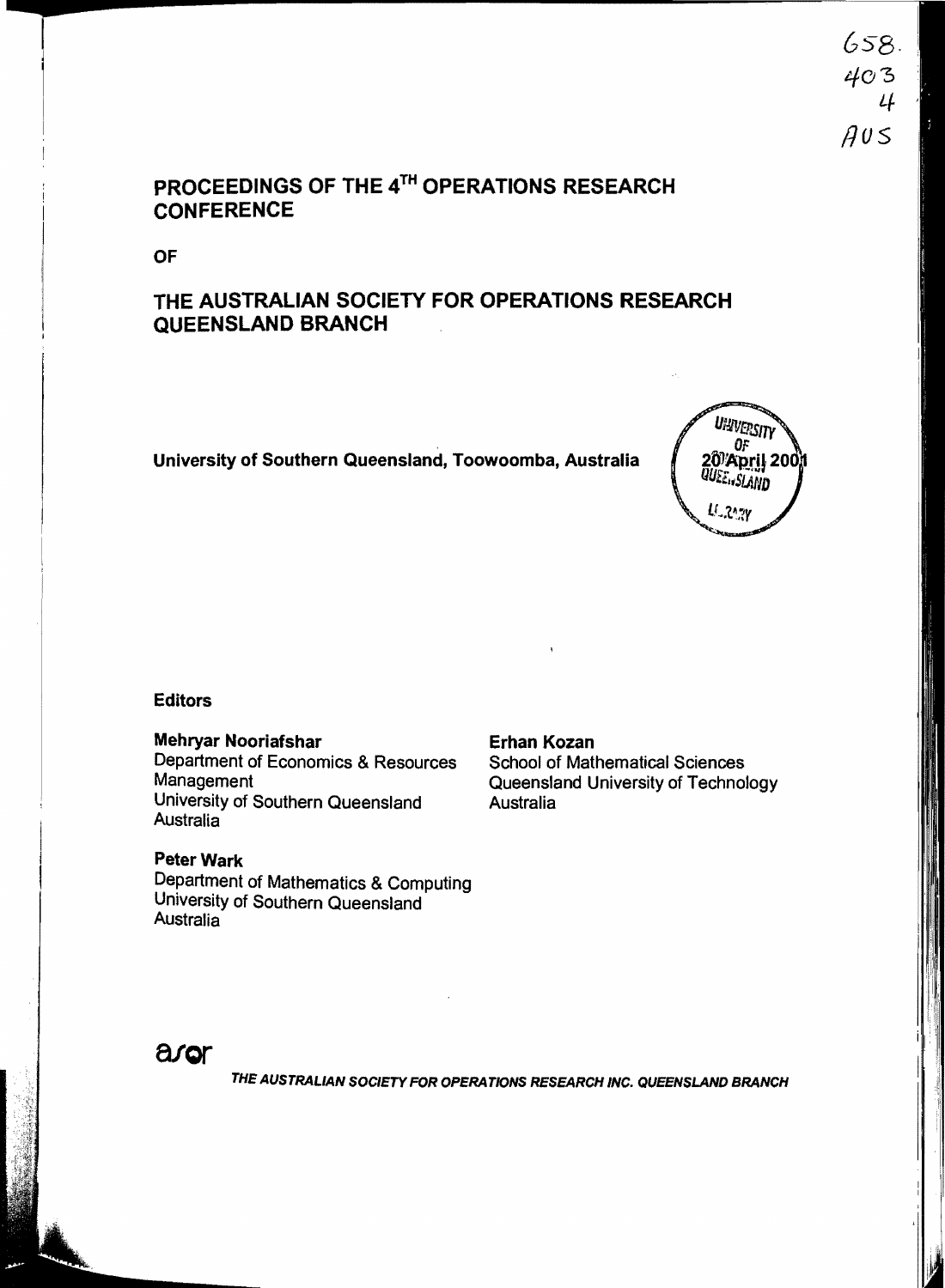#### Published by

~

University of Southern Queensland and ASOR

Mehryar Nooriafshar C/- Department of Economics & Resources Management Faculty of Business and Commerce University of Southern Queensland Toowoomba Qld 4350 Australia Phone: (07) 4631 1278 Fax: (07) 4631 5594 mehryar@usq.edu.au

Proceedings of the 4<sup>th</sup> Operations Research Conference of the Australian Society for Operations Research Queensland Branch

Copyright @ 2001 by Faculty of Business and Commerce, University of Southern Queensland. All rights reserved. This book, or parts thereof, may not be reproduced in any form or by any means, electronic or mechanical, including photocopying, recording or any information storage and retrieval system now known or to be invented, without written permission from the publisher.

ISBN: 0 909 756 430

Responsibility for the contents of these papers rests upon the authors and not the Australian Society for Operations Research Inc.

Printed in Toowoomba by the University of Southern Queensland Printery, Toowoomba Qld 4350 Australia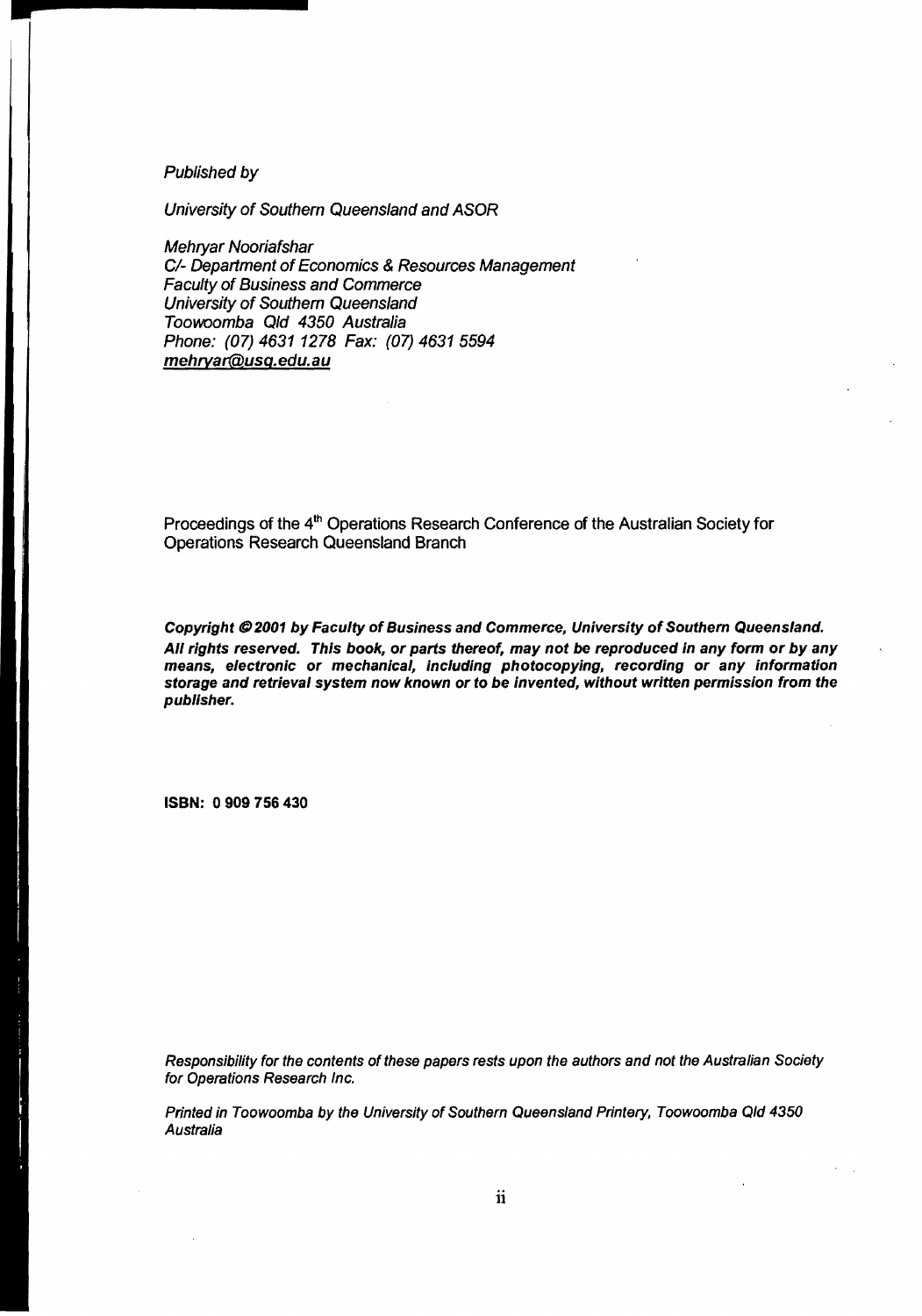## **ORGANISING COMMllTEE**

## **Dr Mehryar Nooriafshar**

Dept of Economics and Resources **Management** University of Southern Queensland Australia

#### **Rodney Beard**

Department of Economics University of Queensland Australia

#### **Dr Yahya Abawi**

ji~,

 $\ddot{\phantom{1}}$ 

Department of Primary Industries **Australia** 

#### **Dr Erhan Kozan**

School of Mathematical Sciences Queensland University of Technology **Australia** 

#### **Tom Rafferty**

Dept of Economics and Resources **Management** University of Southern Queensland Australia

### **Carol Edwards**

Dept of Economics and Resources **Management** University of Southern Queensland Australia

#### **SPONSORS**

The Australian Society for Operations Research Queensland Branch & The University of Southern Queensland

.'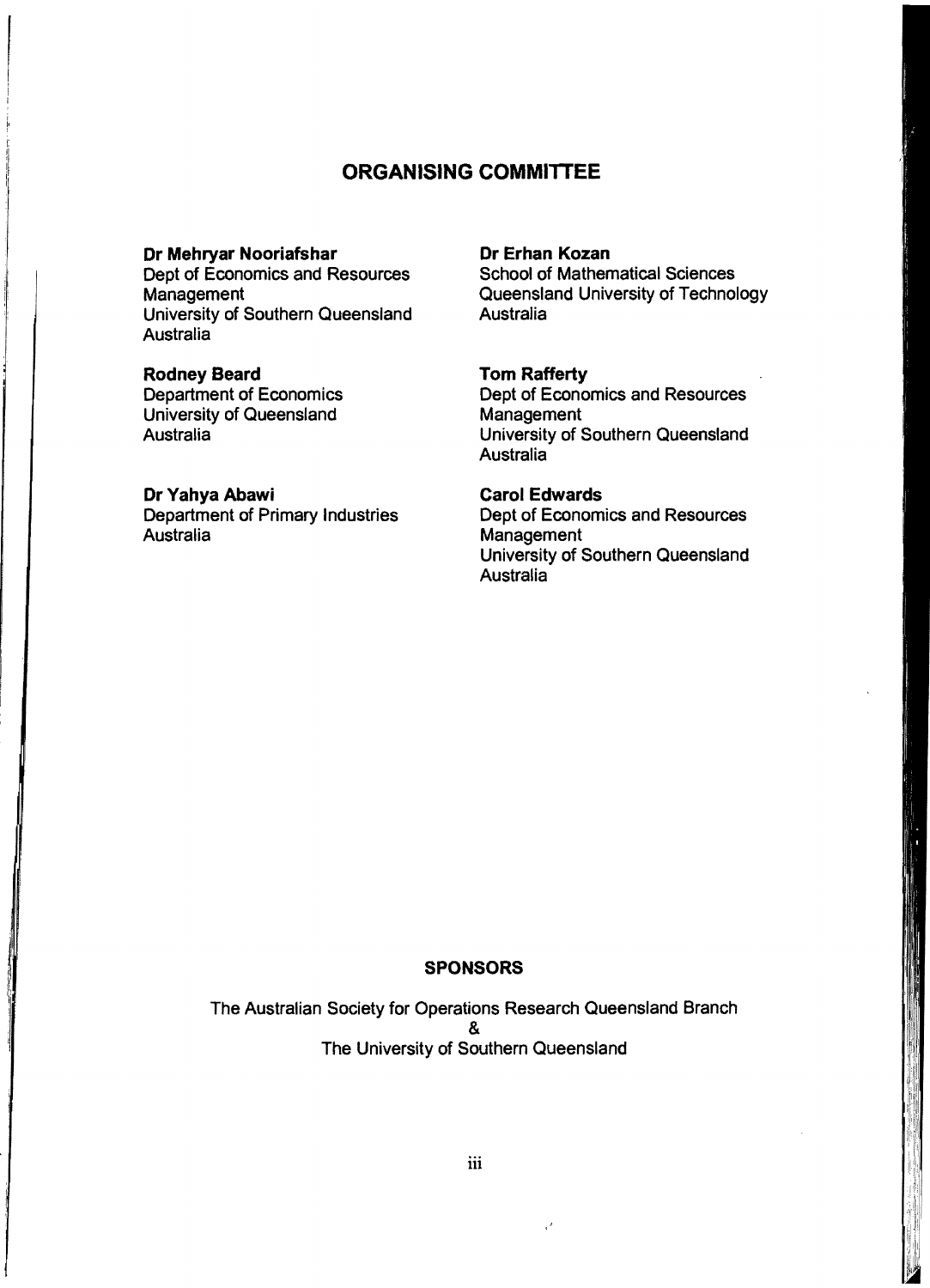# Table of Contents

| The Applicability of Operations Research to Your Supply Chain<br>V. Aisthorpe                                                                                               | 1   |
|-----------------------------------------------------------------------------------------------------------------------------------------------------------------------------|-----|
| The New Direction of Operations Research In Australia<br>E. Kozan                                                                                                           | 3   |
| Supply Chain Modeling, An Overview of Practice and Methodology<br>H. Burley                                                                                                 | 7   |
| <b>Integrated Iterative Algorithms for Seaport Terminals</b><br>P. Preston and E. Kozan                                                                                     | 17  |
| The Application of Resource Constrained Sequencing and Scheduling Solution 27<br><b>Techniques for a Particular Mixed Model Assembly Process</b><br>R. Burdett and E. Kozan |     |
| A Generic Scheduling Model for Object-Oriented Implementation of Industry 45<br><b>Specific Constraints</b><br>P. Corry and E. Kozan                                        |     |
| How about Tomorrow? Optimal Procrastination and the Implications for Delay 55<br>in Submitting to Conferences<br>S. McDonald, R. Beard and T. Purcell                       |     |
| Managers Must Model: The Use and Abuse of Spreadsheets<br>R. Fairfield                                                                                                      | 69  |
| Modelling Warranty Cost for Used Products with Overhauling before Sale<br>G. Chattopadhyay                                                                                  | 85  |
| Quantum Simulation - Parallel Simulation with Cloning and Thinning<br>R. Addie                                                                                              | 93  |
| Random Search as a Solution Procedure for Optimal Stochastic Control<br>Problems.<br>R. Beard                                                                               | 105 |
| Possible Implications of Improving Supply Chain Management for Regional 121<br><b>Communities</b><br>M. Nooriafshar, R. Temple-Smith and J. Searle                          |     |
| Supply Chain Management and Operations Research: The Future?<br>T. Rafferty                                                                                                 | 137 |
| <b>Effective Supply Chain Optimisation (poster abstract)</b><br>P. Dunne, P. Nicholas and D. Stannard                                                                       | 139 |
| <b>List of Participants</b>                                                                                                                                                 | 141 |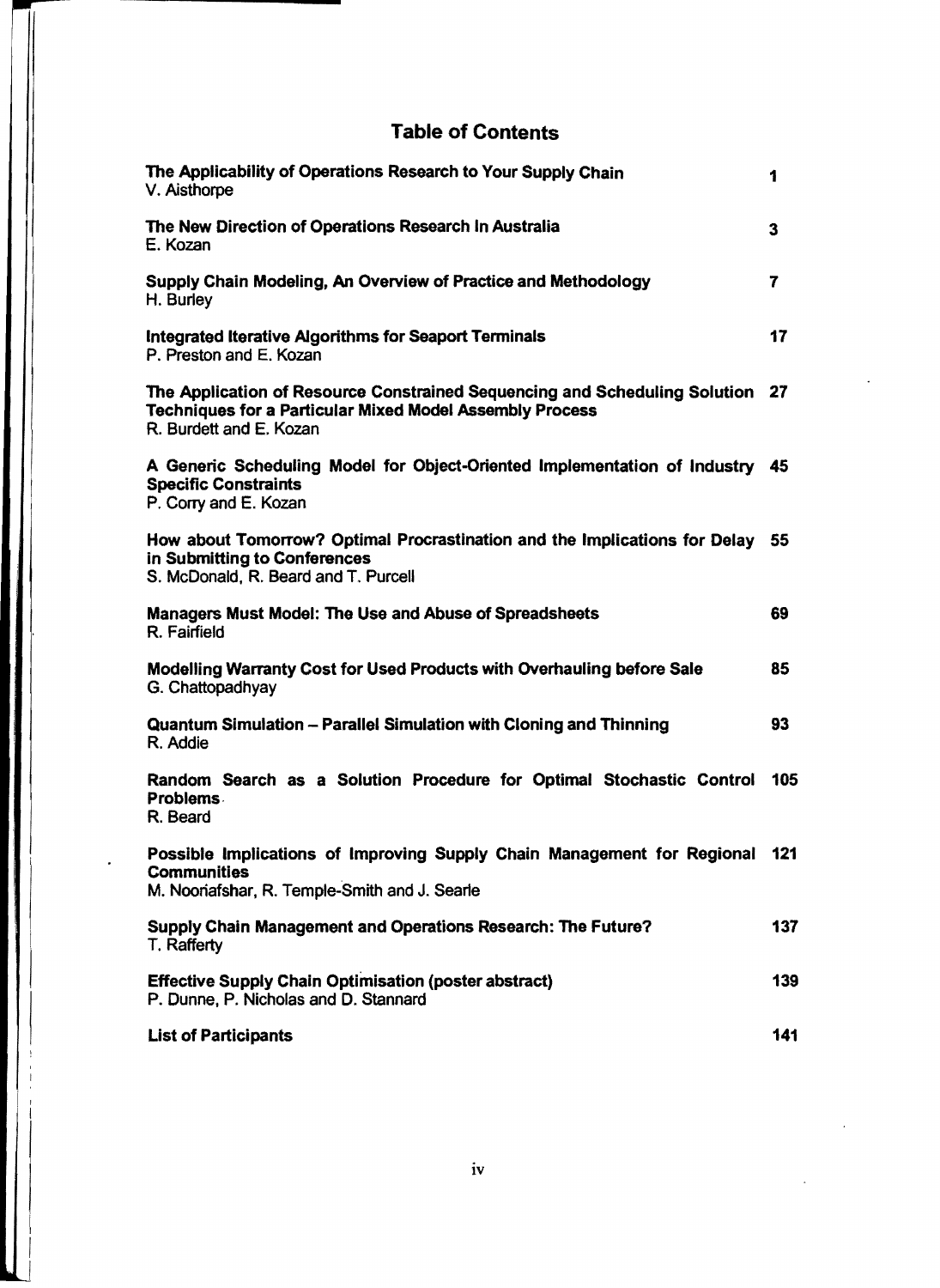## **LIST OF PARTICIPANTS**

|    | Mr              | <b>Rick</b>    | Ada              | Principal Rural Development Officer, DPI                                                     | adar@dpi.gld.gov.a   |
|----|-----------------|----------------|------------------|----------------------------------------------------------------------------------------------|----------------------|
|    | Mr              | <b>Vince</b>   | Aisthorpe        | Supply Services Manager, Brisbane City Council                                               | cpims@brisbane.qld   |
|    | Professor       | Susan          | <b>Bambrick</b>  | Deputy Vice-Chancellor, USQ                                                                  |                      |
|    | Mr              | Rodney         | <b>Beard</b>     | Lecturer, School of Economics, University of Queensland                                      | r.beard@mailbox.uo   |
|    | <b>Ms</b>       | <b>Barbara</b> | <b>Bok</b>       | <b>Principal Consultant, Stander Ruve</b>                                                    | bmbok@hotlinks.ne    |
|    | Mr              | Jim            | <b>Breinl</b>    | Manager, Rural Trade, Department of Primary Industries                                       | breinli@dpi.gld.gov. |
|    | Mr              | Robert         | <b>Burdett</b>   | PhD Student, QUT                                                                             | r.burdett@gut.edu.a  |
| IJ | Dr              | Harry          | <b>Burley</b>    | Senior Lecturer, School of Business, LaTrobe University                                      | h.burley@latrobe.ed  |
|    | Mr              | Gopinath       | Chattopadhyay    | Queensland University of Technology                                                          | g.chattopadhyay@o    |
|    | Mr              | <b>Scott</b>   | Clulow           | Regional Logistics Manager - Qld PaperlinX Limited                                           | Scott.Clulow@Pape    |
|    | Mr              | Paul           | Corry            | PhD Student, QUT                                                                             | p.corry@qut.edu.au   |
|    | Mr              | <b>Bob</b>     | Coulter          | Regional Logistics Officer, Ausco Building Systems P/L                                       | bob.coulter@ausco.   |
|    | Mr              | Barry          | Dennien          | Brisbane Water, Brisbane City Council                                                        | WCMBW@brisbane       |
|    | Mr              | Greg           | <b>Devantier</b> | <b>Director, Integral Business Services</b>                                                  | integral@gil.com.au  |
|    | <b>Ms</b>       | Gerry          | Doumany          | Project Coordinator, Pinnacle Management                                                     | gdoum@gil.com.au     |
|    | Mr              | Peter          | Edmonds          | <b>Operations Director, SDS</b>                                                              | pedmonds@sds.gld     |
|    | Mr              | Terry          | Euler            | Senior Lecturer, QUT                                                                         | t.euler@qut.edu.au   |
|    | Mr              | Alan           | Evans            | General Manager, Boral Plasterboard                                                          |                      |
|    | Mr              | <b>Ross</b>    | Faint            | Operations Manager, Weis Frozen Foods                                                        |                      |
|    | Mr              | <b>Ray</b>     | Fairfield        | Lecturer, Dept of Economics & Resources Management, Faculty<br>of Business and Commerce, USQ | fairfiel@usq.edu.au  |
|    | Mr              | Tony           | Field            | Warehouse Manager, Boral Plasterboard                                                        | tony.field@boral.cor |
|    | <b>Miss</b>     | Sharyn         | Grant            | Corporate Services Group, QR                                                                 | Sharyn.Grant@gr.co   |
|    | Professor David |                | Harvey           | Dean, Faculty of Business and Commerce, USQ                                                  |                      |
|    | Mr              | John           | Hunter           | Financial Business Analyst, Boral Plasterboard                                               |                      |
|    | Mr              | Michael        | Kelly            | Manager, Logistics, Grainco Australia                                                        | michael.kelly@grain  |
|    | Mr              | Tom            | Knobel           | Shire Economic Development Manager, Stanthorpe Shire Council                                 | tknobel@halenet.co   |

dpi.qld.gov.au  $@$ brisbane.qld.gov.au

Mar Rodu Bearailbox.ug.edu @hotlinks.net.au  $@$ dpi.gld.gov.au ett@gut.edu.au v@latrobe.edu.au mod Gopadhyay @qut.edu.au Slulow@PaperlinX.com.au ulter@ausco.net W@brisbane.qld.gov.au l@gil.com.au *<u>@gil.com.au</u>* nds@sds.qld.gov.au

#### <u>ausq.edu.au</u>

Mr Toporal Com.au Grant@gr.com.au

l.kelly@grainco.com.au **Manuel Shire Economic Development Connect**